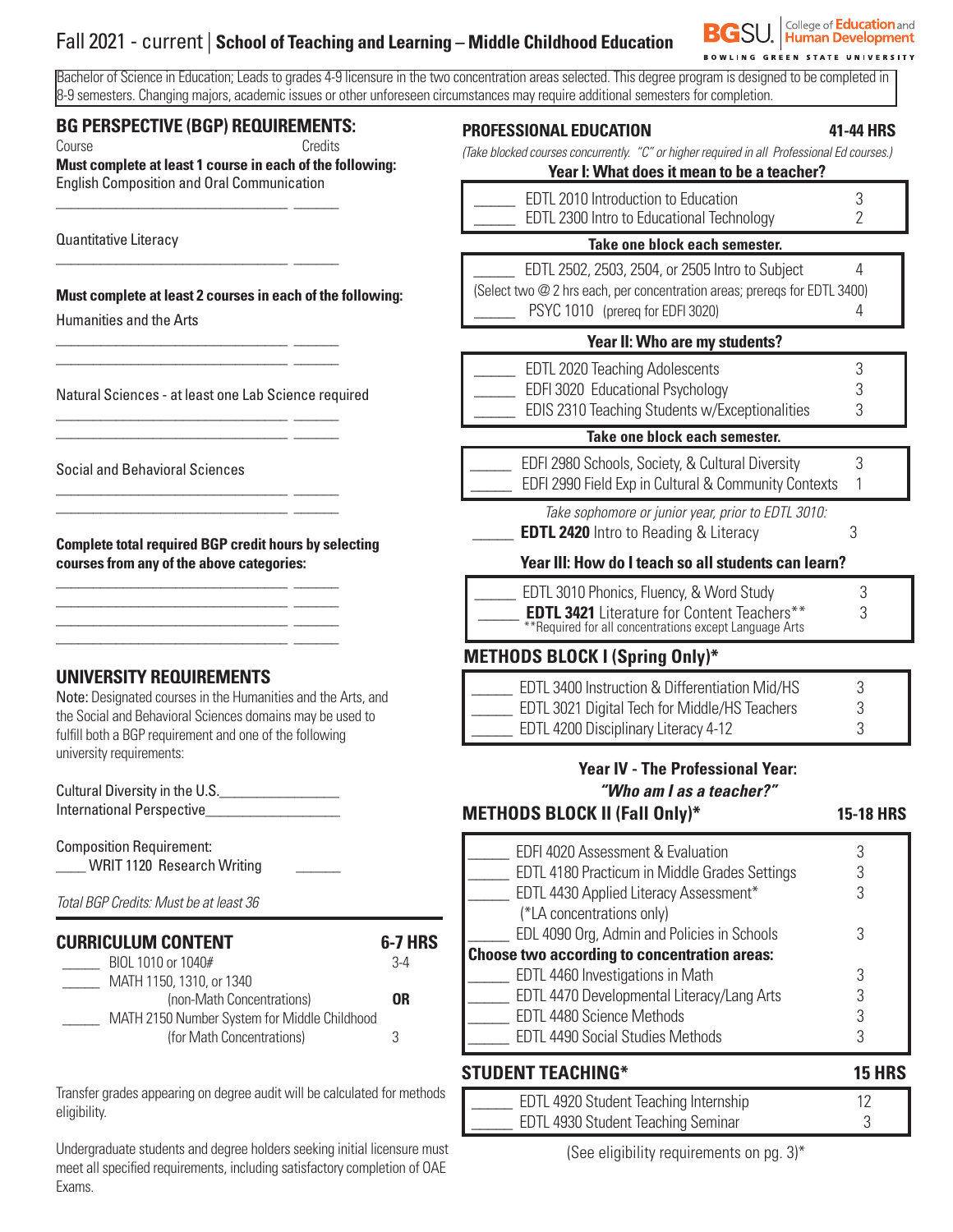#### **MIDDLE CHILDHOOD CONCENTRATION AREAS - MUST SELECT TWO AREAS**

| <b>CONCENTRATION: SCIENCE@</b>                    | <b>20-21 HRS</b> | <b>CONCENTRATION: MATH@</b>                                                         | <b>20-21 HRS</b> |
|---------------------------------------------------|------------------|-------------------------------------------------------------------------------------|------------------|
| BIOL 1010 Environment of Life                     | 3                | MATH 1310 Calc. & Analytic Geometry OR                                              | 5                |
| BIOL 1040 Introduction to Biology                 | 4                | MATH 1340 & 1350 Calc. & Anal. Geometry                                             | 6                |
| CHEM 1090 Elementary Chemistry                    | 3                | MATH 2450 Statistics OR                                                             | 3                |
| CHEM 1100 Elem. Chemistry Lab                     |                  | MATH 3410 Prin. of Prob. & Statistics OR                                            | 3                |
| GEOL 1010 Earth Systems Science OR                |                  | MATH 4410 Probability & Statistics                                                  | 3                |
| GEOL 1040 Earth Environments OR                   |                  | MATH 4140: Algebraic thinking and Misconceptions                                    | 3                |
| GEOL 1050 Life through Time                       | $3-4$            | MATH 2160 Geometry for Middle Childhood                                             | 3                |
| PHYS 1000 Phys. of the Natural World OR           |                  | MATH 4150 Adv. Math Topics/Middle Child.                                            |                  |
| PHYS 1010 Basic Physics                           | 3                | EDTL 3450 Math. Instruction for Middle Childhood                                    |                  |
| ASTR 2010 Modern Astronomy OR                     |                  | Teaching @@                                                                         | 3                |
| ASTR 2120 The Solar System                        | 3                | (Must take prior to Methods block semester)                                         |                  |
| <b>CONCENTRATION: SOCIAL STUDIES</b>              | <b>24 HRS</b>    | <b>CONCENTRATION: READING AND LANGUAGE ARTS@</b>                                    | <b>21 HRS</b>    |
| History:                                          |                  | COMM 1020 Intro. to Public Speaking                                                 | 3                |
| HIST 1510 World Civilization                      | 3                | ENG 2010 Intro. to Literature                                                       | 3                |
| HIST 2050 Early America                           | 3                | ENG 3440: Literature for the Middle Child                                           | 3                |
|                                                   |                  | ENG 3810 Grammar & Writing                                                          | 3                |
| Sociology:                                        |                  | <b>ENG 4840 The Writing Process</b>                                                 | 3                |
| GEOG 2300 Cultural Geography                      | 3                |                                                                                     |                  |
| Geography:                                        |                  | Diversity Issues in Literature, Media, & Theatre: Select One:                       |                  |
| GEOG 1210 World Geog: Eurasia/Africa              | 3                | ENG 2110, ENG 2120, ENG 2610, ENG 2620, THFM 2150 or<br>THFM 3500, WS 2000, WS 3010 | 3                |
| Economics:                                        |                  |                                                                                     |                  |
| <b>ECON 2040 Econ for Social Studies Teachers</b> | 3                | Media, Popular Culture, & Performance: Select One:                                  |                  |
| EDWF 2400 Business Prob of Consumer               | 3                | JOUR 1000, JOUR 2010, POPC 1650, POPC 3200, TCOM 1030,<br>THFM 2020, THFM 3400      | 3                |
| Dem. Processes and Citizenship:                   |                  |                                                                                     |                  |
| POLS 3040 American Political Thought              | 3                |                                                                                     |                  |
| POLS 1710 Introduction to Com. Govt.              | 3                |                                                                                     |                  |